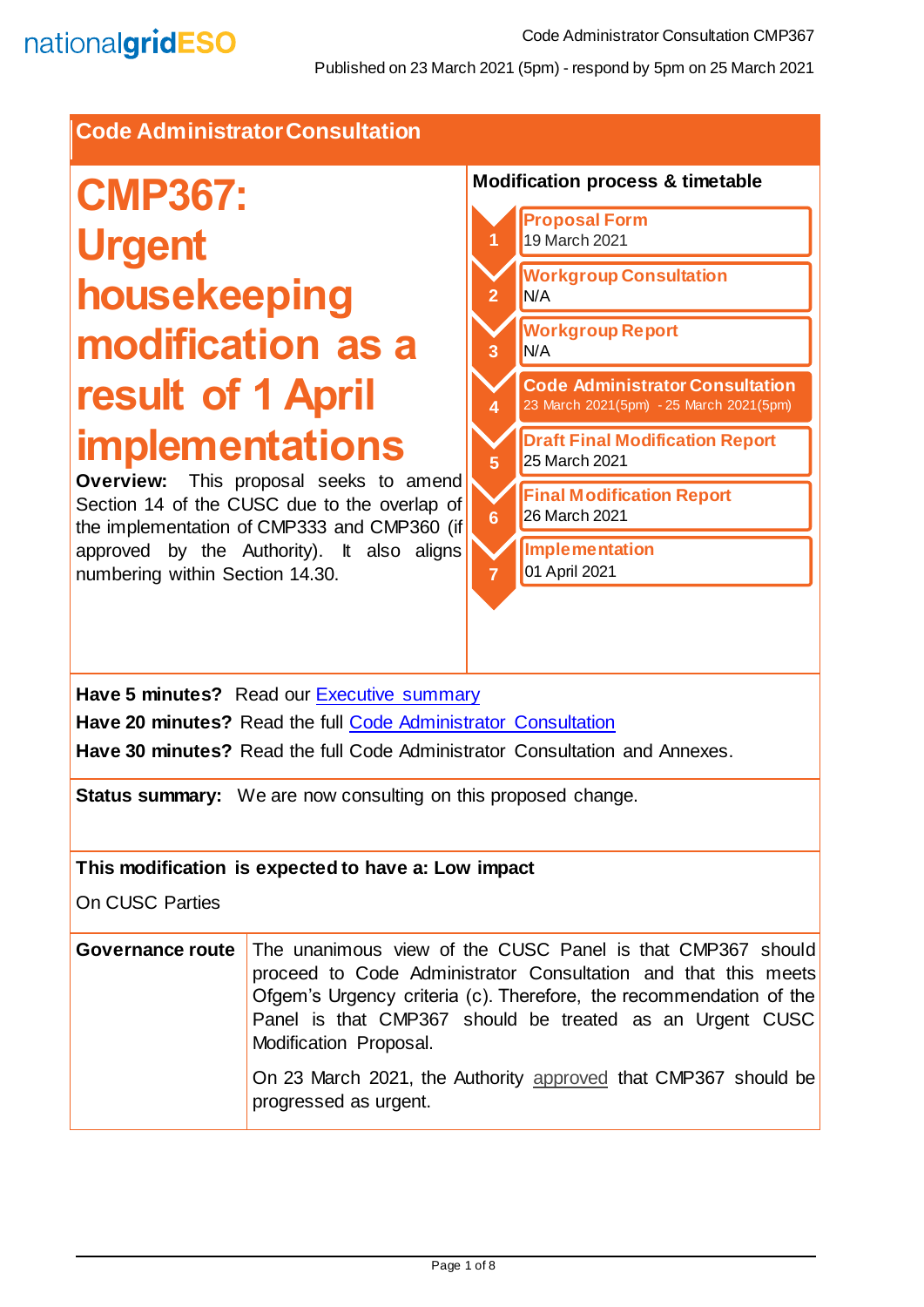

| Who can I talk to<br>about the change? | Proposer:                                                                                | <b>Code Administrator Contact:</b>    |
|----------------------------------------|------------------------------------------------------------------------------------------|---------------------------------------|
|                                        | Lurrentia Walker                                                                         | Paul Mullen                           |
|                                        | Lurrentia.walker@nationalgrideso.<br>com<br>07976 940 855                                | Paul.j.Mullen@nationalgrideso.<br>com |
|                                        |                                                                                          |                                       |
| How do I<br>respond?                   | Send your response proforma to cusc.team@nationalgrideso.com<br>by 5pm on 25 March 2021. |                                       |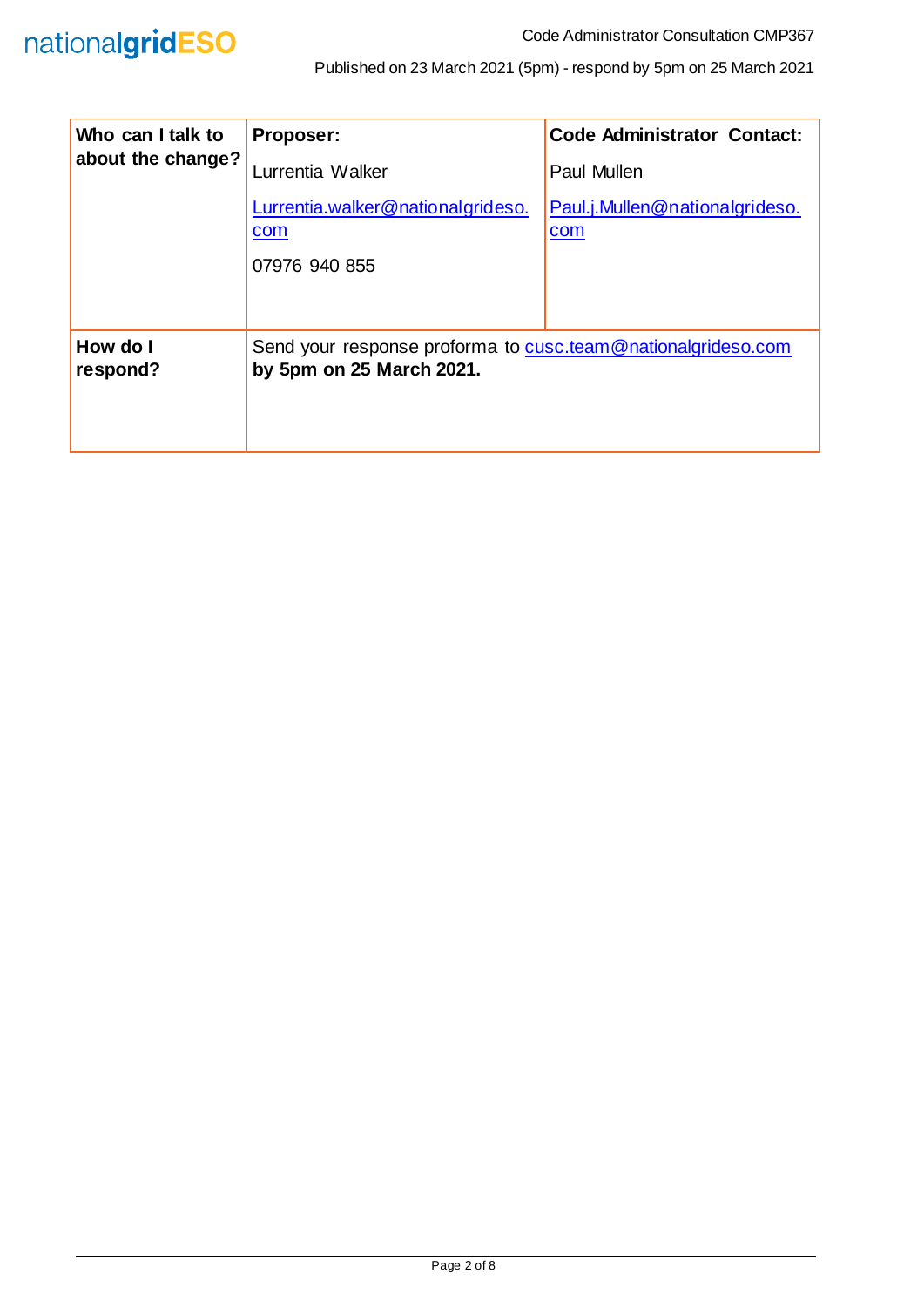## nationalgridESO

Published on 23 March 2021 (5pm) - respond by 5pm on 25 March 2021

## <span id="page-2-0"></span>**Contents**

| Proposer's assessment of the impact of the modification on the stakeholder / |
|------------------------------------------------------------------------------|
|                                                                              |
|                                                                              |
|                                                                              |
|                                                                              |
|                                                                              |
|                                                                              |
|                                                                              |
|                                                                              |
|                                                                              |
|                                                                              |
|                                                                              |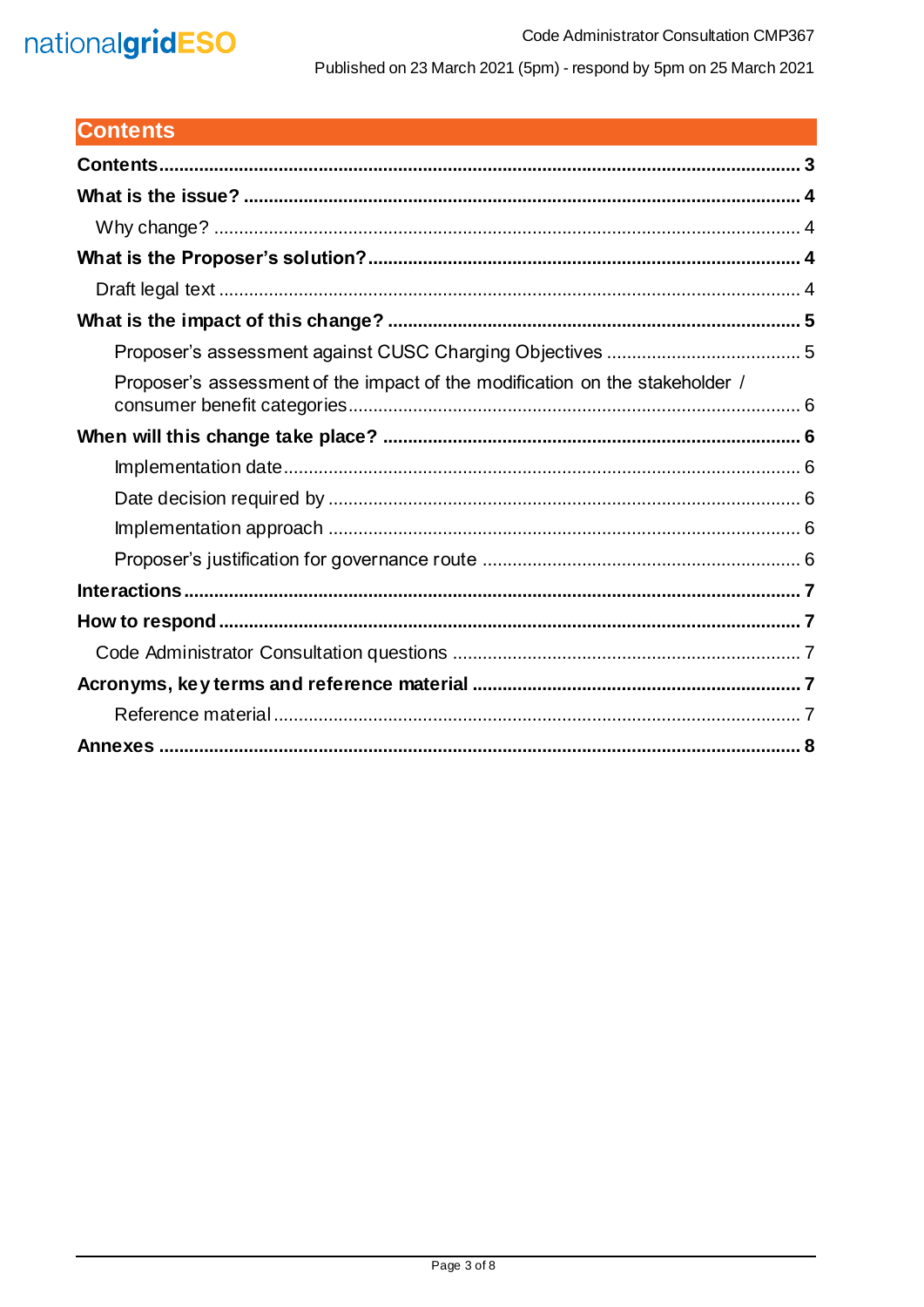#### <span id="page-3-0"></span>**What is the issue?**

This modification is seeking to address an overlap of formula's in Section 14.30 due to the implementation of [CMP333](https://www.nationalgrideso.com/industry-information/codes/connection-and-use-system-code-cusc-old/modifications/cmp333-bsuos) 'BSUoS – Charging Supplier Users on gross demand (TCR) and [CMP360](https://www.nationalgrideso.com/industry-information/codes/connection-and-use-system-code-cusc-old/modifications/cmp360-aligning) 'Aligning Section 14 of the CUSC 'Balancing Services Use of System Charging Methodology' (pending the Authority's decision) to the licence changes introduced by RIIO-2 in respect of the 'System Operator Revenue Restriction'.

This modification also amends paragraph numbering to ensure consistency in Section 14.30 as a result of the implementations of [CMP281](https://www.nationalgrideso.com/industry-information/codes/connection-and-use-system-code-cusc-old/modifications/cmp281-removal) 'Removal of BSUoS charges from energy taken from the National Grid System by Storage Facilities', [CMP333](https://www.nationalgrideso.com/industry-information/codes/connection-and-use-system-code-cusc-old/modifications/cmp333-bsuos) 'BSUoS – Charging Supplier Users on gross demand (TCR) and [CMP360](https://www.nationalgrideso.com/industry-information/codes/connection-and-use-system-code-cusc-old/modifications/cmp360-aligning) 'Aligning Section 14 of the CUSC 'Balancing Services Use of System Charging Methodology' (pending the Authority's decision).

#### <span id="page-3-1"></span>**Why change?**

This modification is required as it will ensure that the CUSC, as of 1 April 2021 reads as intended.

#### <span id="page-3-2"></span>**What is the Proposer's solution?**

The Proposer's solution is to amend Section 14.30 of the CUSC.

#### <span id="page-3-3"></span>**Draft legal text**

The draft legal text can be found in Annex 3.

The legal text provided assumes that CMP360 is approved by the Authority. CMP360 is still awaiting decision and a decision is anticipated by 31 March 2021. If CMP360 is not approved by Ofgem, then our expectation is that CMP367 will also be rejected.

If CMP360 and CMP367 are rejected, then the BSUoS Modifications that will come into effect on 1 April 2021 will be CMP281 and CMP333 as per Ofgem's decisions dated [14](https://www.nationalgrideso.com/document/169146/download)  [May 2020](https://www.nationalgrideso.com/document/169146/download) and [3 December 2020](https://www.nationalgrideso.com/document/182286/download) respectively.

For the avoidance of doubt, [CMP345](https://www.nationalgrideso.com/industry-information/codes/connection-and-use-system-code-cusc-old/modifications/cmp345-defer) *'Defer the additional COVID-19 BSUoS costs'* and [CMP350](https://www.nationalgrideso.com/industry-information/codes/connection-and-use-system-code-cusc-old/modifications/cmp350-changes) *'Changes to the BSUoS Covid Support Scheme'* which were implemented on 25 June 2020 and 14 August 2020, will remain in the baseline legal text.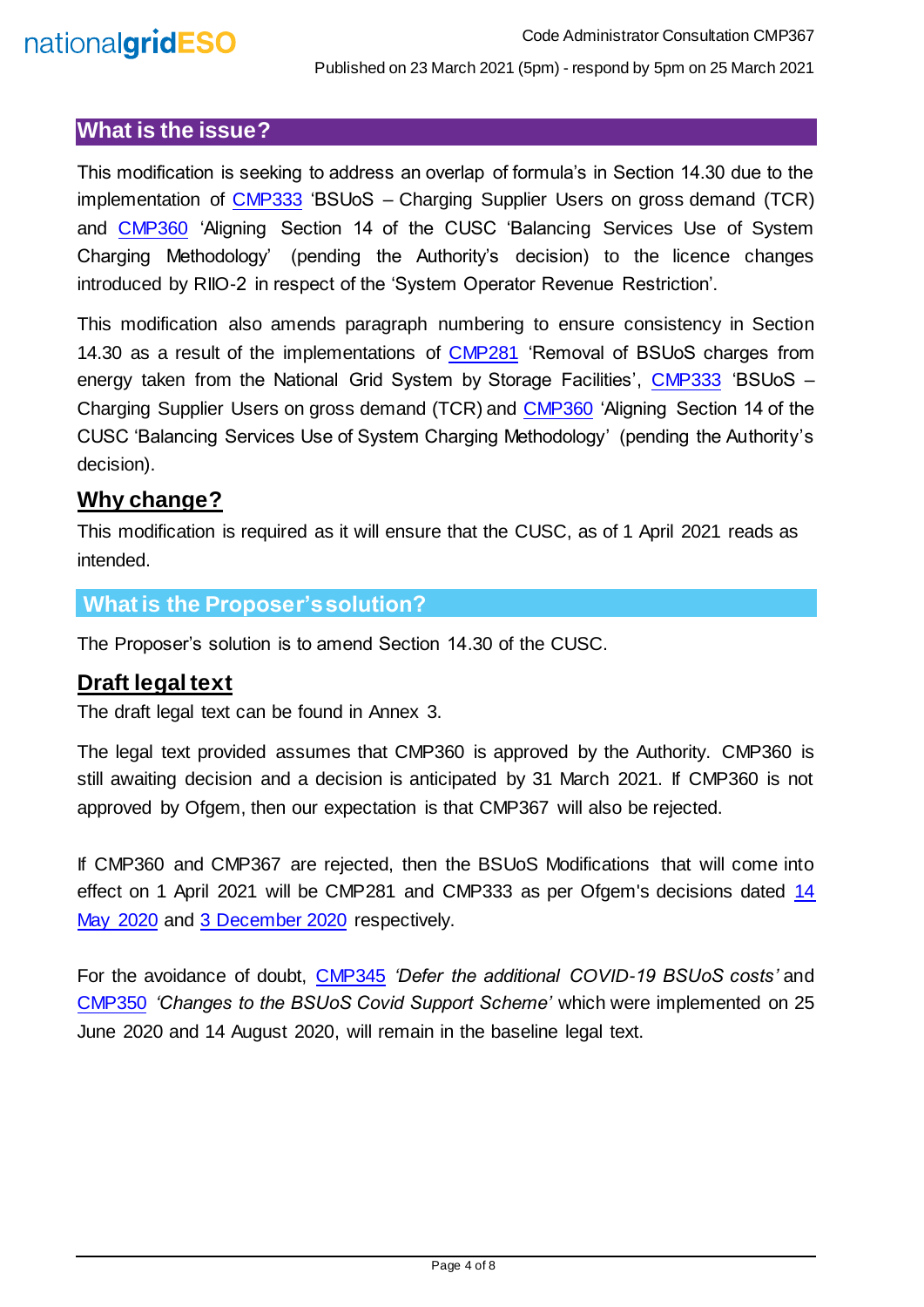## <span id="page-4-0"></span>**What is the impact of this change?**

<span id="page-4-1"></span>

| Proposer's assessment against CUSC Charging Objectives                                                                                                                                                                                                                                                                                                                                                                                                            |                                                              |  |
|-------------------------------------------------------------------------------------------------------------------------------------------------------------------------------------------------------------------------------------------------------------------------------------------------------------------------------------------------------------------------------------------------------------------------------------------------------------------|--------------------------------------------------------------|--|
| <b>Relevant Objective</b>                                                                                                                                                                                                                                                                                                                                                                                                                                         | Identified impact                                            |  |
| (a) That compliance with the use of system charging<br>methodology facilitates effective competition in the<br>generation and supply of electricity and (so far as is<br>consistent therewith) facilitates competition in the sale,<br>distribution and purchase of electricity;                                                                                                                                                                                  | <b>Positive</b><br>Reflects decisions from the<br>Authority. |  |
| (b) That compliance with the use of system charging<br>methodology results in charges which reflect, as far as is<br>reasonably practicable, the costs (excluding any payments<br>between transmission licensees which are made under and<br>accordance with the STC) incurred by transmission<br>licensees in their transmission businesses and which are<br>compatible with standard licence condition C26<br>requirements of a connect and manage connection); | Positive<br>Reflects decisions from the<br>Authority.        |  |
| $(c)$ That, so far as is consistent with sub-paragraphs (a) and<br>(b), the use of system charging methodology, as far as is<br>reasonably practicable, properly takes account of the<br>developments in transmission licensees' transmission<br>businesses;                                                                                                                                                                                                      | Neutral                                                      |  |
| (d) Compliance with the Electricity Regulation and any<br>relevant legally binding decision of the European<br>Commission and/or the Agency *; and                                                                                                                                                                                                                                                                                                                | Neutral                                                      |  |
| (e) Promoting efficiency in the implementation and<br>administration of the system charging methodology.                                                                                                                                                                                                                                                                                                                                                          | Positive<br>Reflects decisions from the<br>Authority.        |  |
| *Objective (d) refers specifically to European Regulation 2009/714/EC. Reference to the<br>Agency is to the Agency for the Cooperation of Energy Regulators (ACER).                                                                                                                                                                                                                                                                                               |                                                              |  |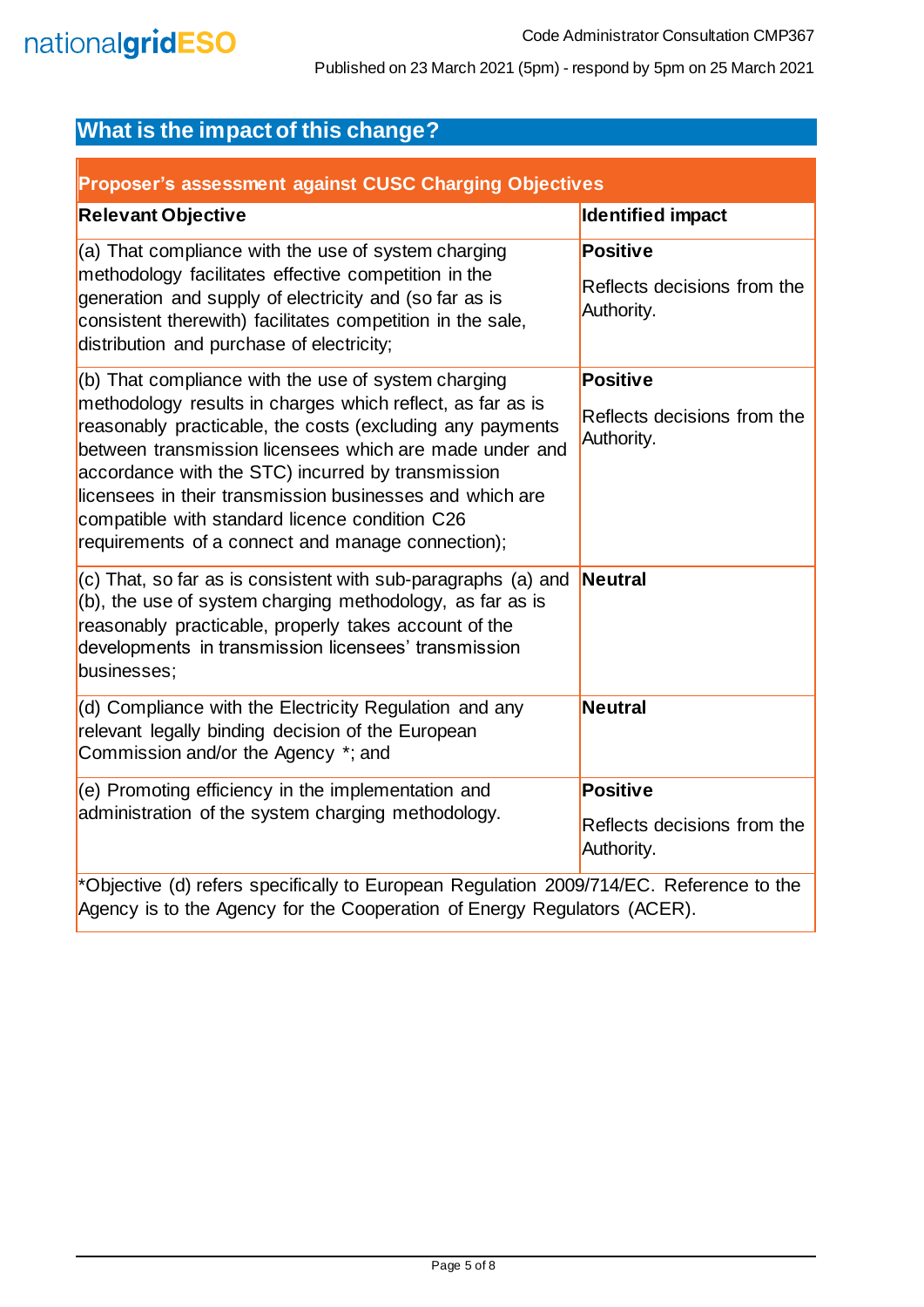<span id="page-5-0"></span>

| Proposer's assessment of the impact of the modification on the stakeholder /<br>consumer benefit categories |                          |
|-------------------------------------------------------------------------------------------------------------|--------------------------|
| Stakeholder / consumer<br>benefit categories                                                                | <b>Identified impact</b> |
| Improved safety and reliability<br>of the system                                                            | <b>Neutral</b>           |
| Lower bills than would<br>otherwise be the case                                                             | <b>Neutral</b>           |
| Benefits for society as a whole                                                                             | Neutral                  |
| Reduced environmental<br>damage                                                                             | <b>Neutral</b>           |
| Improved quality of service                                                                                 | <b>Neutral</b>           |

## <span id="page-5-1"></span>**When will this change take place?**

#### <span id="page-5-2"></span>**Implementation date**

This modification will require an implementation date of 1 April 2021.

#### <span id="page-5-3"></span>**Date decision required by**

A decision is required by 30 March 2021, as implementation is required by 1 April 2021.

#### <span id="page-5-4"></span>**Implementation approach**

N/A

#### <span id="page-5-5"></span>**Proposer's justification for governance route**

Governance route: Urgent modification to proceed under a timetable agreed by the Authority (with an Authority decision)

This modification should be treated as urgent as it links to an imminent issue that if isn't addressed will cause a party to be in breach of any relevant legal requirements. (Ofgem urgency criteria (c)). Without this modification, there would not be a version of legal text to implement from 1 April 2021 which has been consulted on/approved in its complete form. Therefore, we would technically be working outside of the CUSC.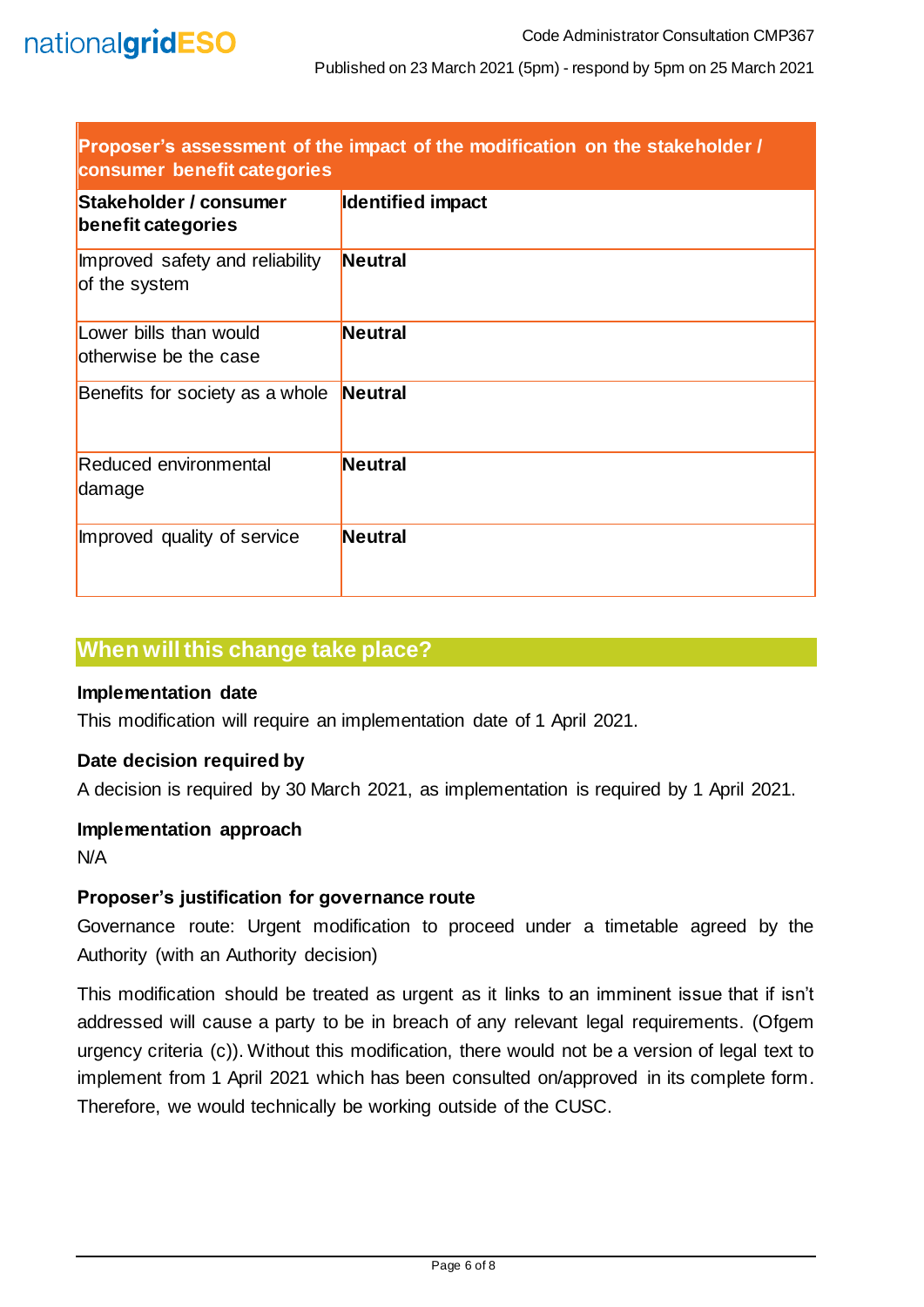

#### <span id="page-6-1"></span>**Interactions**

| $\Box$ Grid Code | $\square$ BSC          | $\Box$ STC    | $\square$ SQSS |
|------------------|------------------------|---------------|----------------|
| $\Box$ European  | $\Box$ EBGL Article 18 | $\Box$ Other  | $\Box$ Other   |
| Network Codes    | $T\&C$ s $^1$          | modifications |                |

□ EBGL Article 18

| ∃SQSS  |
|--------|
| ⊥Other |

This proposal has no interactions with other industry codes.

## <span id="page-6-2"></span>**How to respond**

## <span id="page-6-0"></span>**Code Administrator Consultation questions**

- Do you believe that CMP367 Original proposal better facilitates the Applicable Objectives?
- Do you support the proposed implementation approach?
- Do you have any other comments?

Views are invited on the proposals outlined in this consultation, which should be received by 5pm on **25 March 2021**. Please send your response to [cusc.team@nationalgrideso.com](mailto:cusc.team@nationalgrideso.com) using the [response pro-forma](https://www.nationalgrideso.com/document/188786/download) which can be found on the [CMP367](https://www.nationalgrideso.com/industry-information/codes/connection-and-use-system-code-cusc-old/modifications/cmp367-urgent) modification page.

*If you wish to submit a confidential response, mark the relevant box on your consultation proforma. Confidential responses will be disclosed to the Authority in full but, unless agreed otherwise, will not be shared with the Panel or the industry and may therefore not influence the debate to the same extent as a non-confidential response.*

## <span id="page-6-3"></span>**Acronyms, key terms and reference material**

| Acronym / key term | <b>Meaning</b>                                 |
|--------------------|------------------------------------------------|
| <b>BSC</b>         | <b>Balancing and Settlement Code</b>           |
| CMP                | <b>CUSC Modification Proposal</b>              |
| <b>CUSC</b>        | Connection and Use of System Code              |
| <b>EBGL</b>        | <b>Electricity Balancing Guideline</b>         |
| <b>STC</b>         | <b>System Operator Transmission Owner Code</b> |
| SQSS               | Security and Quality of Supply Standards       |
| T&Cs               | <b>Terms and Conditions</b>                    |

#### <span id="page-6-4"></span>**Reference material**

• None

l

<sup>&</sup>lt;sup>1</sup> If your modification amends any of the clauses mapped out in Exhibit Y to the CUSC, it will change the Terms & Conditions relating to Balancing Service Providers. The modification will need to follow the process set out in Article 18 of the European Electricity Balancing Guideline (EBGL – EU Regulation 2017/2195) – the main aspect of this is that the modification will need to be consulted on for 1 month in the Code Administrator Consultation phase. N.B. This will also satisfy the requirements of the NCER process.